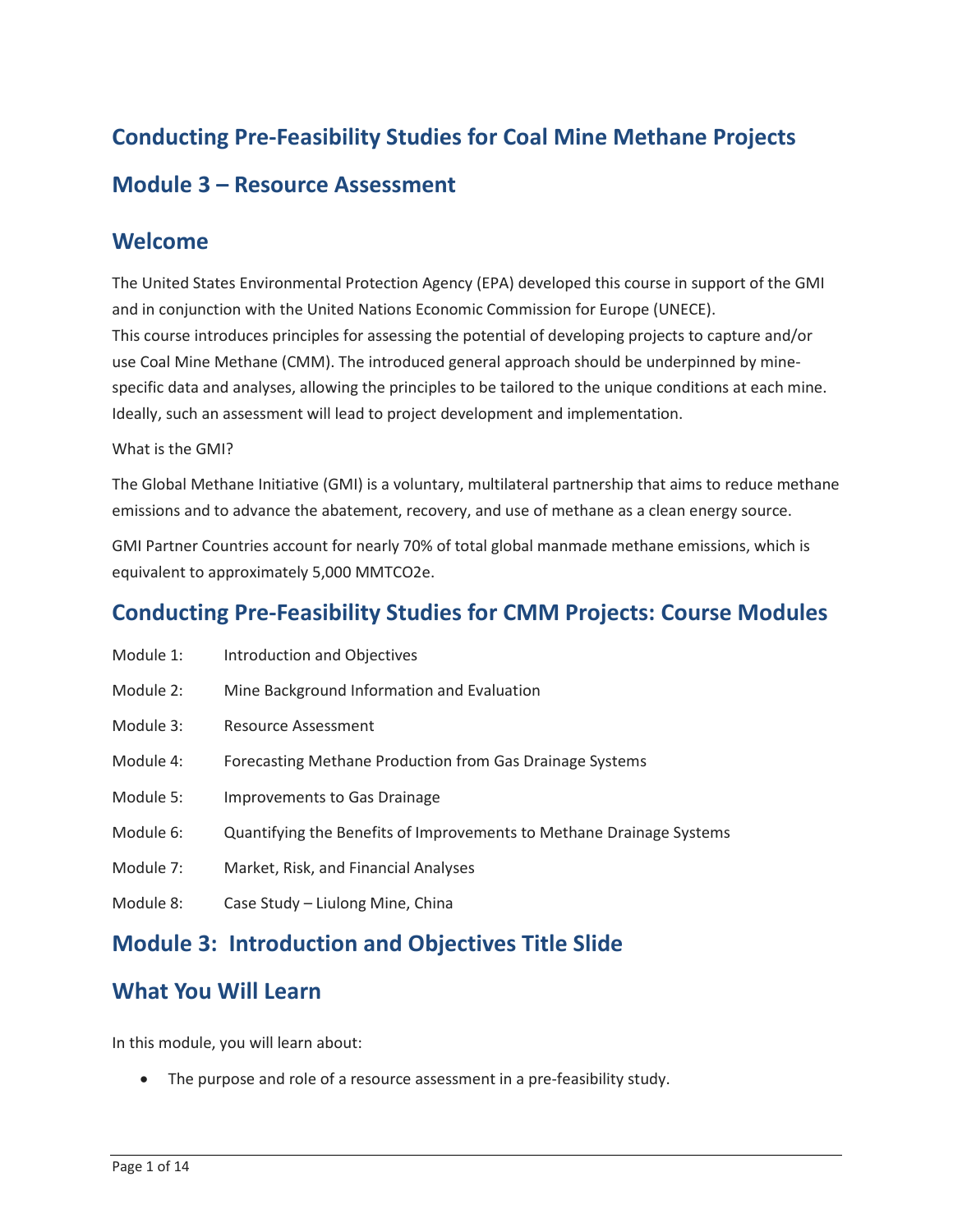- The procedures and techniques for conducting project-specific assessments.
- How to identify the data necessary for conducting a pre-feasibility resource assessment.
- How these data are acquired, analyzed, and interpreted to support development of a CMM project pre-feasibility study.

Time needed to complete this module – Approximately 45 minutes.

#### **Resource Assessment Overview**

A gas resource assessment for a CMM project refers to the estimation of coal and gas resources, including extractable gas reserves, within and near a coal mine complex.

 Resource assessments are critical to evaluating prospects for pre-mine and post-mine gas drainage for a pre-feasibility study.

 understand the volume of gas-in-place (GIP) and the potential gas production capacity of a mine. An accurate resource assessment can help mine owners and operators and project developers

Methane resources are initially estimated based on physical properties of coal such as:

- Gas content
- Thickness
- Density

# **Pre-feasibility vs Feasibility Studies**

The below presents a comparison of data required for a pre-feasibility study versus a full feasibility study.

- • Pre-feasibility Study: It is generally acceptable to rely on and interpret existing data, typically obtained from the mine owner or operator, a public agency, or other sources. Such data can be supplemented by field or laboratory data, if possible.
- • Feasibility Study: Requires a more robust and comprehensive assessment based on existing data and new data obtained from core holes, geological surveys, engineering assessments, and reservoir modeling.

### **Benefits of Resource Assessments**

The benefits of conducting resource assessments include the following:

• Reducing project risk: Project risk is reduced through the accurate estimation of GIP.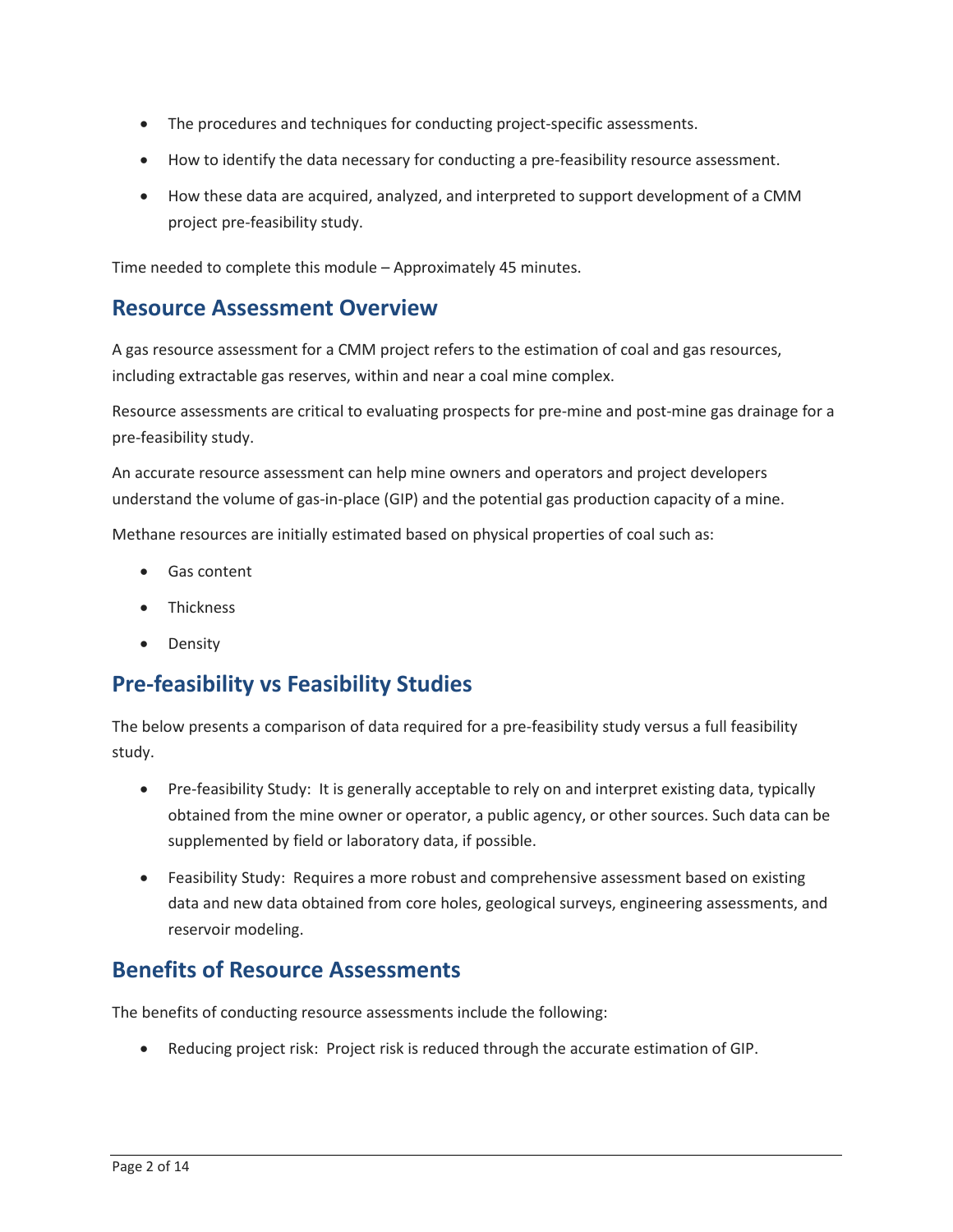- estimates resulting from resource assessments can be used to predict gas emissions into the • Helping to accurately forecast ventilation emissions: Ventilation emissions and the possible need for pre-mine/post-mine methane drainage can be accurately forecasted because GIP mine workings.
- • Improving mine safety: Mine safety is improved because the data and knowledge obtained support the development of more effective gas drainage and ventilation systems.
- Providing critical data inputs used in financial models: Critical data inputs are obtained that are used in financial models to determine the economic feasibility and the anticipated cost savings of a methane drainage project.

# **The Origin of Gas in Coal**

Over time, heat and pressure are applied to organic debris peat, resulting in:

- By-products: Water, Methane, Carbon Dioxide
- Residual products: Coal, Methane

 The naturally-occurring gases found in coal seams generally consist of methane (typically 80% to 95%) with lower percentages of heavier hydrocarbon gases, nitrogen, and carbon dioxide. Methane was formed as a result of chemical reactions as organic matter was buried at depth and subjected to increased heat and pressure and transformed into coal.

# **The Origin of Gas in Coal (Continued)**

 greater the amount of gas generated. Today, the gas is adsorbed onto organic matter and is found in the The greater the temperature, pressure, and duration of coal burial, the higher the coal maturity and the pore space of coal and rock layers in the subsurface.

 and composition of gases present in the coal. Subsequently, the mine's coal production plan is applied During a resource assessment, CMM project developers gather geologic data to determine the volume to predict potential gas releases into the mine workings.

### **Steps in a Resource Assessment**

The resource assessment steps and the order in which they are conducted depend on data availability, level of detail, and confidence in the obtained data.

This module presents a logical workflow that is normally undertaken for gas resource assessments:

- Gather coal reservoir properties (depth, thickness, gas content, etc.).
- Develop a geographic information system (GIS) database of the area.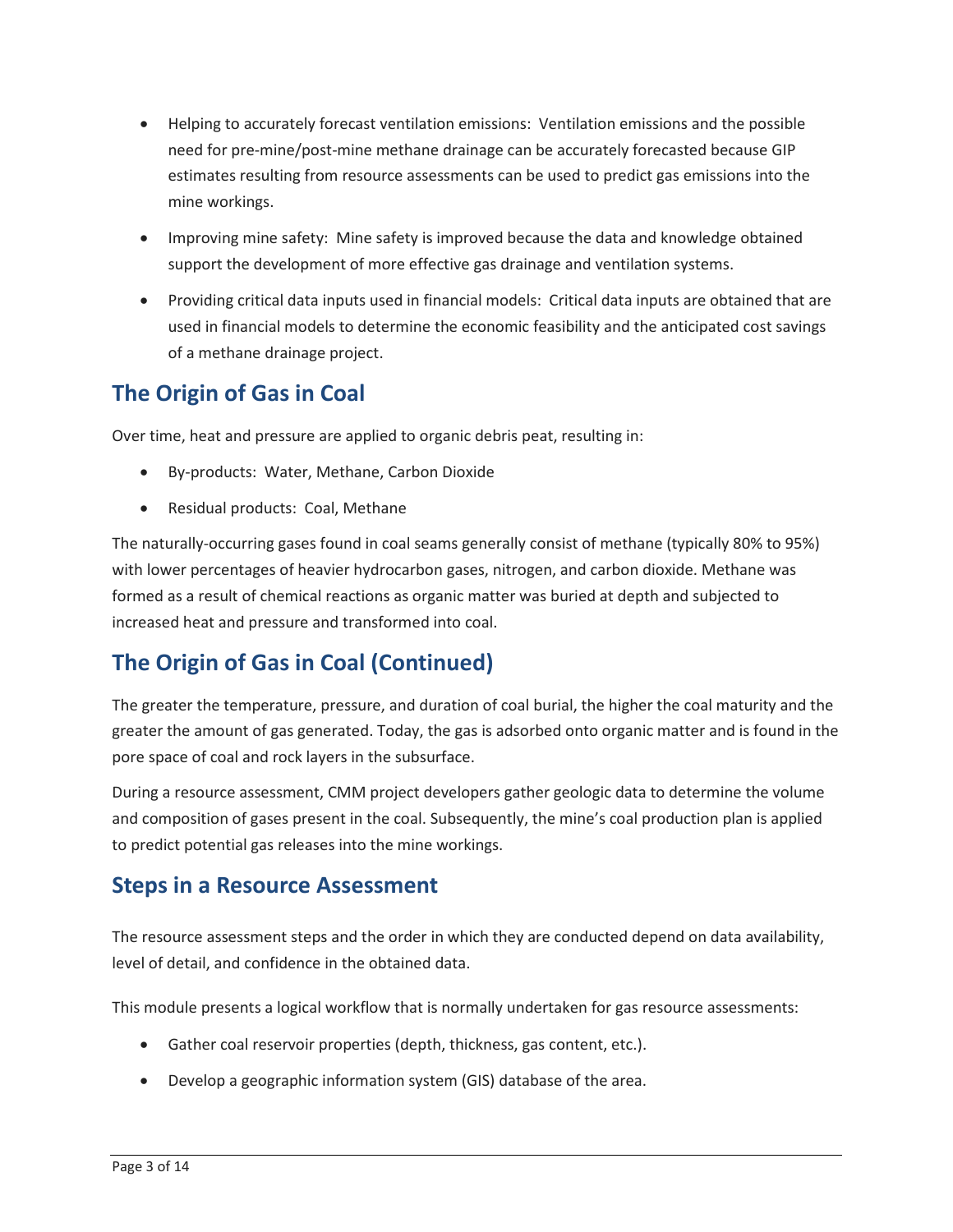- Compute coal and gas in-place resources, subtracting out non-producible areas (village, local mines, etc.).
- Use GIS to estimate CMM resources for each panel/area.

#### **Data for Resource Assessments**

Conducting an accurate gas resource assessment requires the following categories of geologic data:

- • Geologic Basin Data: Provides information on the deposition and maturity of the coal formations in the basin.
- Stratigraphic Data: Provides information on thickness and depths of rock and coal layers in the gas producing formations.
- • Structural Data: Provides information on geological structures below ground that may affect mining processes.

### **Data Considerations**

Uncertainty of available gas resources increases CMM project risk. Existing data from public sources or from the mine owner or operator should be sufficient for a pre-feasibility study. When data are unavailable for the target location, proxy data can be used as long as this is noted in the study.

 exploratory work, rather than relying on existing data (which can be of uncertain quality), to obtain Although it is not typical for a pre-feasibility study, the project developer may undertake geologic direct measurements of the gas-bearing strata.

The following slides highlight how geologic, stratigraphic, and structural data can be used by project developers to prepare the assessment of gas resources for a CMM project.

# **Geologic Data Inputs: Basin Geology**

Coal is found in sedimentary basins. A basin's characteristics control the gas resources in the coal formations. Understanding the basin geology is, therefore, fundamental to developing an accurate picture of the gas resources that may be available for recovery and use at a coal mine.

Relevant basin geology factors to consider include:

- Tectonic setting (faulting, intrusions, etc).
- Basin development
- Depositional history
- Adjacent strata
- Coal seam thickness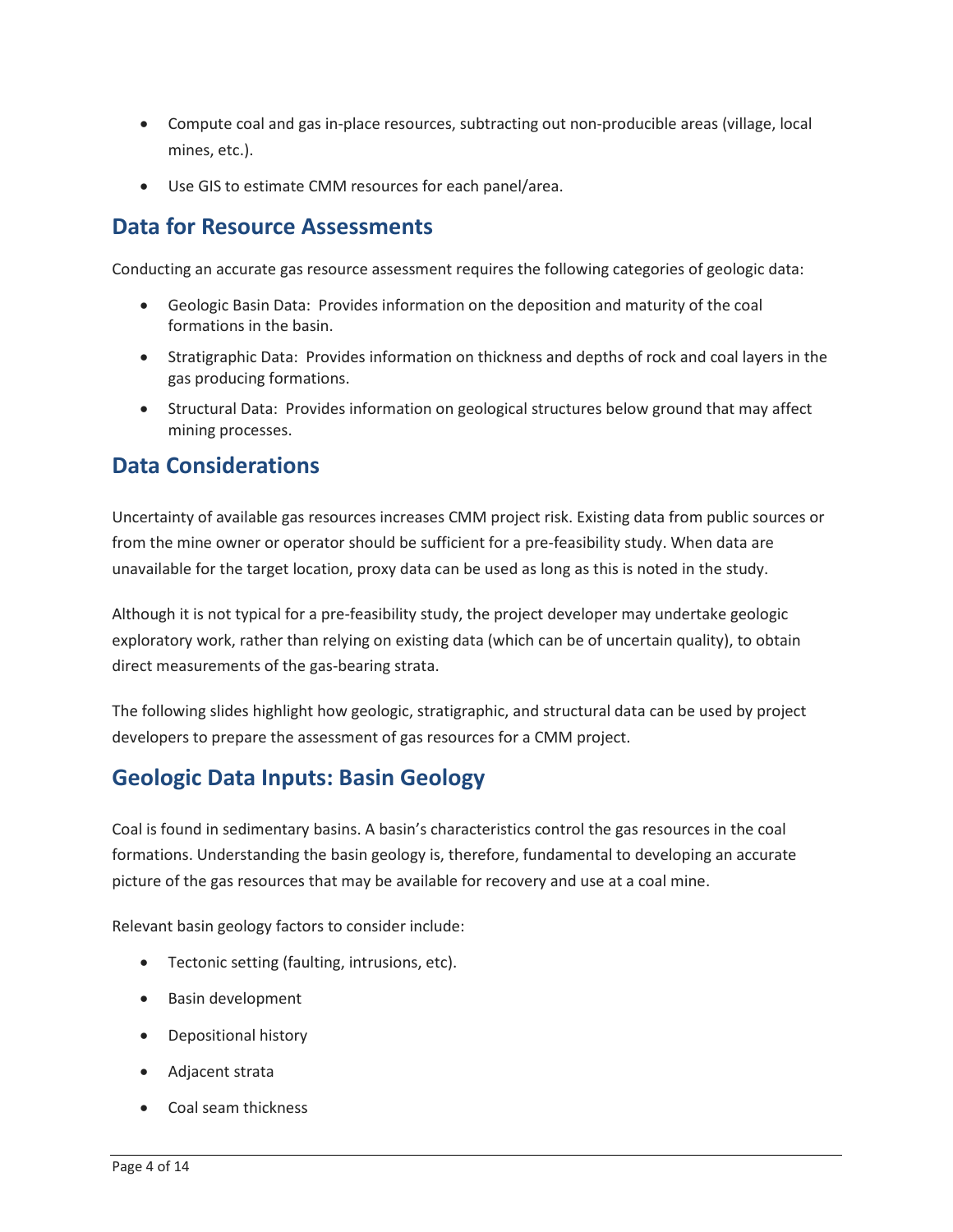- Coal seam geometry
- Coal seam depth

### **Geologic Data Inputs: Regional Stratigraphy**

 effective evaluation of seam thickness, depth, system continuity, and trend directions of the coal Stratigraphy organizes bodies of rock spatially and chronologically according to their common characteristics. Classification, correlation, and mapping of sedimentary rocks in the subsurface allows for resources and gas-bearing formations.

 A pre-feasibility or feasibility study includes a review and analysis of existing stratigraphic data in the mining area.

Stratigraphic surveys, typically conducted by geologists, define rock and coal strata thickness, depth, and type. These surveys also describe the potential influence of un-mined gas-bearing strata on mined coal seams.

### **Stratigraphic Data**

Stratigraphic data that help interpret regional stratigraphy include:

- Representative core logs
	- o Mined seams
	- o Surrounding strata
- Coal characteristics
	- o Proximate analyses
	- o Rank
	- o Mineral matter content
- Geophysical logs

### **Geologic Data Inputs: Subsurface Structure**

The subsurface is rarely uniform due to structures that affect the position, orientation, and presence of strata. These structures can include faults, channels, folds, and other features.

 design of boreholes in the gas drainage plan. The location and type of structure can impact gas availability and gas flow, as well as the location and

Structural assessment of the regional geology is needed to:

• Anticipate geological structures below surface and their impact on mining and gas production.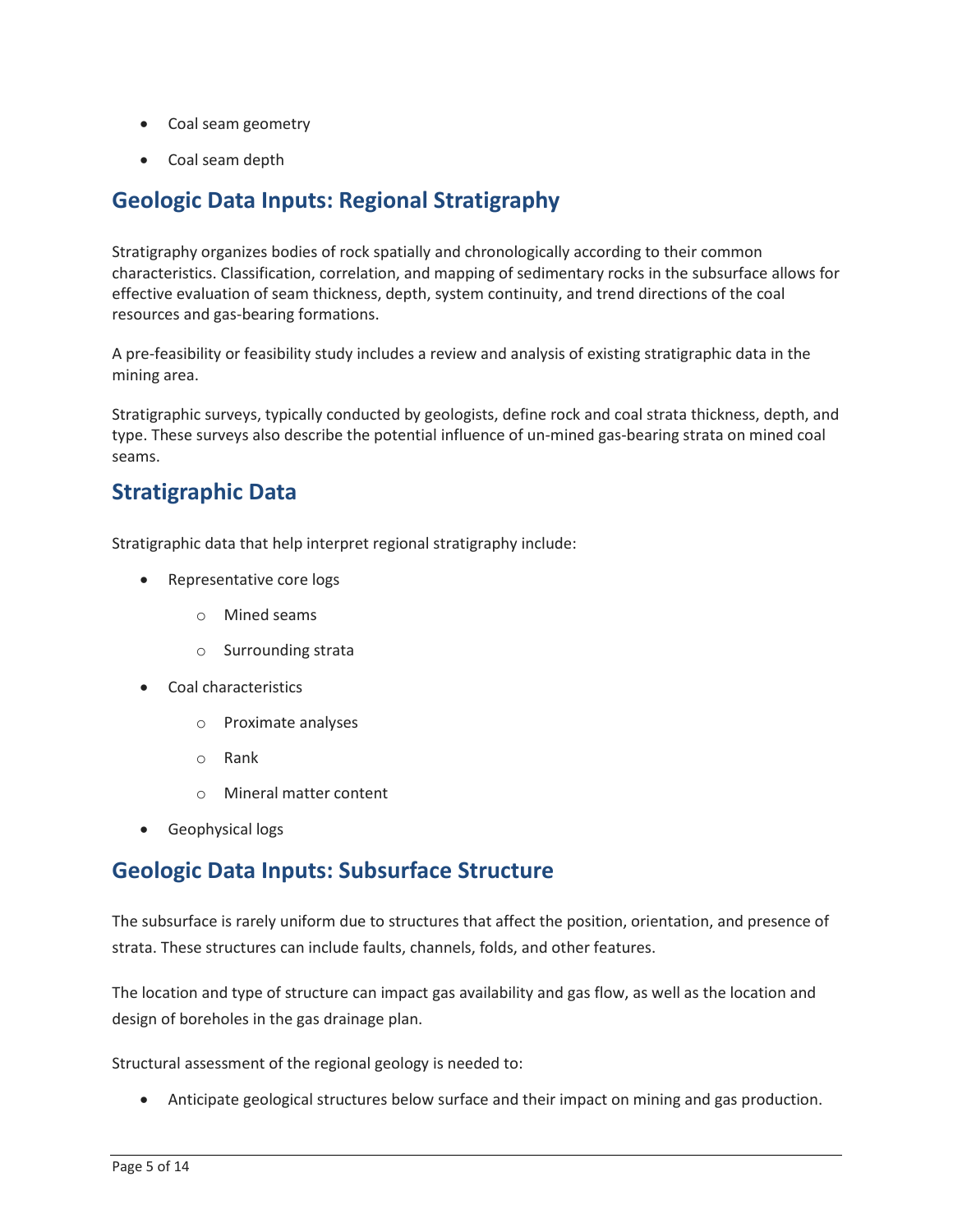• Help develop a safe, effective plan to work around the geological features.

## **Pre-feasibility Studies and Geologic Structures**

 A pre-feasibility study should identify any known geological structures based on existing data, maps, and guidance provided by the mine owner or operator, or other knowledgeable party. The potential impact on gas availability and the gas drainage plan should also be explained.

 plan to mitigate the impact of those structures on the gas drainage plan. A full feasibility study will include a more thorough assessment of subsurface structures with a detailed

### **Examples of Subsurface Structures**

Faults

- Affects coal production characteristics of nearby boreholes
- Can direct or cut gas flow; gas can migrate along faults
- Can make directional in-seam drilling difficult

#### Channels

• Creates preferential paths for gas flow

#### Splits

- Wedge: shaped rock bodies that cause formations to split
- Can direct or cut gas flow from the permanent lateral barriers caused by splits
- Thinned out seams will contain less gas

#### Karst structures

- Can create gas pockets
- Potential flooding can impact gas reserves

Igneous intrusions into coal seams

- Can create pockets or remove the gas altogether
- Potential flooding can impact gas reserves
- Can affect coal rank, coal quality and adsorption capacity of coal
- Can impact design of boreholes

Synclines, anticline, and folds

 boreholes • Can have significant impact on borehole design. Very challenging for long directionally drilled

#### **Geologic Data Inputs: Geologic Exploration**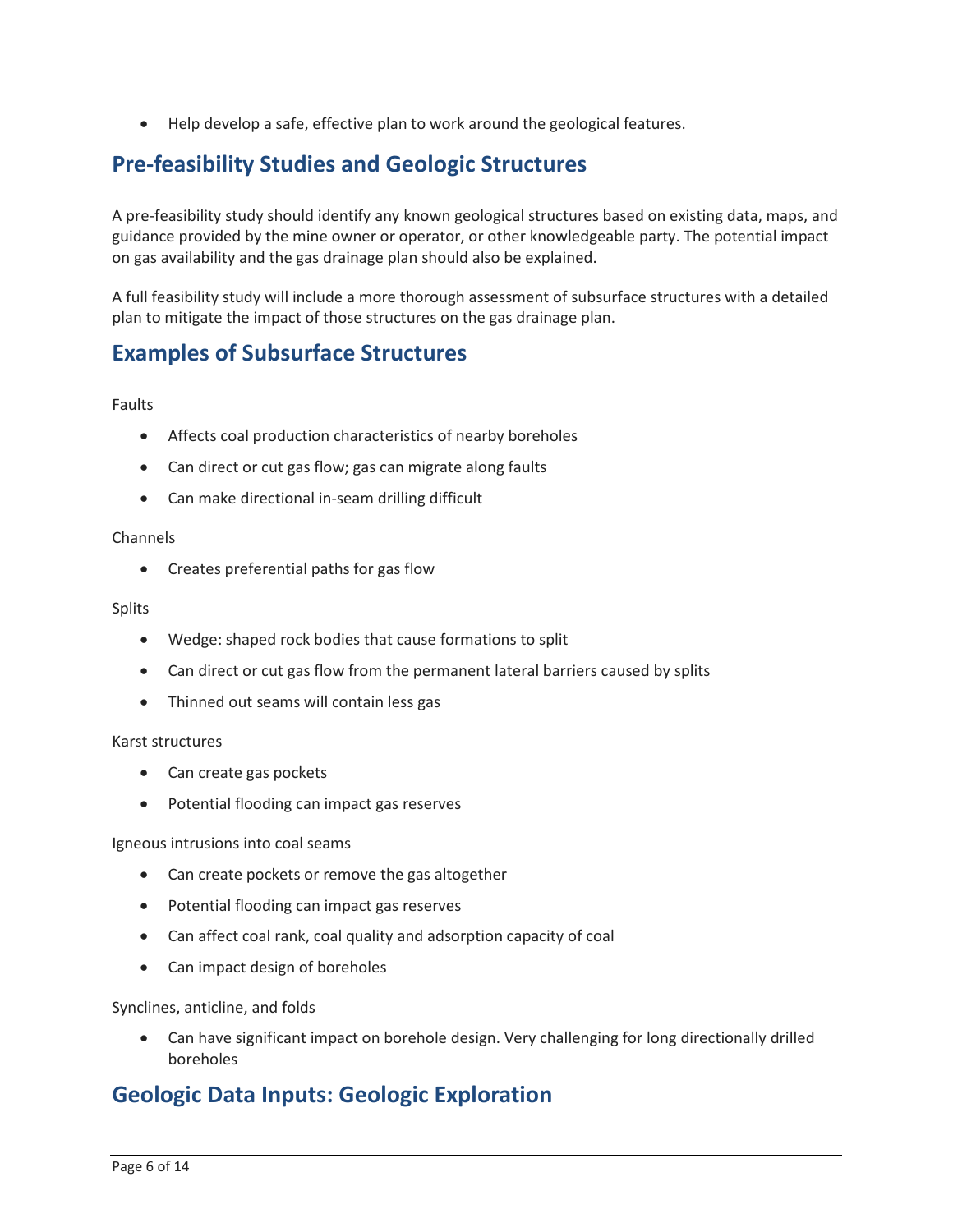developer, or mine owner or operator) may obtain and analyze relevant geologic data available through To reduce CMM project risks, the party undertaking the resource assessment (for example, the project exploration activities that include core wells and geophysical surveys.

Geologic data compiled from exploration activities will improve the accuracy and confidence in the resource assessment.

Examples of geologic data:

- Descriptive logs
- Geophysical logs
- Oriented logs from exploration drilling
- Geophysical data from seismic surveys and lineament mapping

### **Data from Geologic Exploration**

 Exploration activities are rarely undertaken for pre-feasibility studies due to cost, timing, and lack of an exploration license.

Exploration is more common for a full feasibility study and may be necessary to secure project financing.

Project developers can use data from geological surveys to:

- Accurately plan locations for wells
- Reduce the probability of drilling dry wells
- Determine the need for further drilling
- Minimize the environmental impact of the exploration

#### **Estimating Gas-in-Place**

the total volume of gas potentially available for recovery and use. Estimating GIP is the primary objective of the resource assessment because it provides an estimate of

GIP estimates not only provide input data for reservoir models and gas prediction models used for CMM pre-feasibility/feasibility studies, but also more broadly for mine planning and operations including:

- Mine layout
- Mine ventilation plan
- Gas drainage plan
- Impact on coal production due to de-pressurization of the gas reservoir
- Residual gas content and impact on management of mined-out areas

### **GIP Estimates and CMM Projects**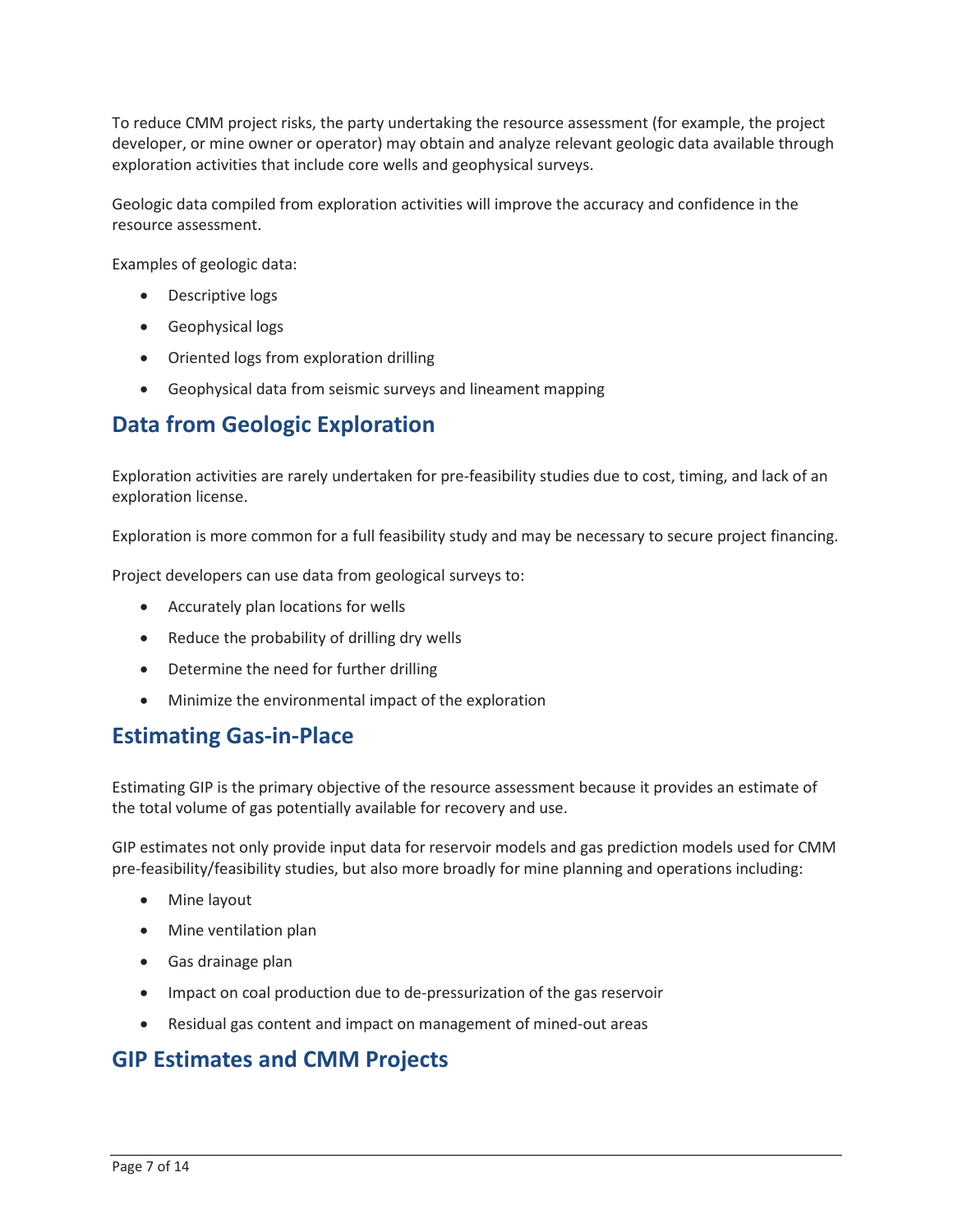A CMM project may not be viable if the total GIP is too small, even if other factors such as permeability and porosity are favorable.

With a GIP estimate, the project developer can make an informed decision to continue or stop a prefeasibility or feasibility study.

#### **GIP Equation**

Project developers calculate GIP using four basic parameters:

- Area
- Seam thickness
- Coal density
- In-situ gas content

• In-situ gas content<br>GIP = H x (1 – (a + m)) x GC x D x A

H = Completable coal thickness (ft or m)

```
a = Ash content (%)
```

```
m = Moisture content (%)
```

```
 
GC = Gas content (ft3/ton or m3/ton)
```

```
D = Coal density (g/cc)
```
A = Area (acres or hectares)

# **GIP Calculation: Defining Seam Thickness**

Geologic data inputs, including well log data and stratigraphic data, are used to construct coal isopach maps that show the thickness of the coal seam(s) throughout the target production area.

 When calculating GIP, the density of the coal needs to be considered. This is because ash and other overstate the GIP if a density correction is not applied. mineral matter that does not hold gas will increase the tonnage of coal calculated and potentially

overstate the GIP if a density correction is not applied.<br>Coal density is generally derived from proximate/ultimate analyses that determine ash, moisture content, and other coal properties.

#### **GIP Calculation: Ash Content**

Ash is the non-combustible residue formed from the inorganic or mineral components of the coal.

 Ash may be incorporated from the original swamp environment or washed or blown into the coal seam during accumulation.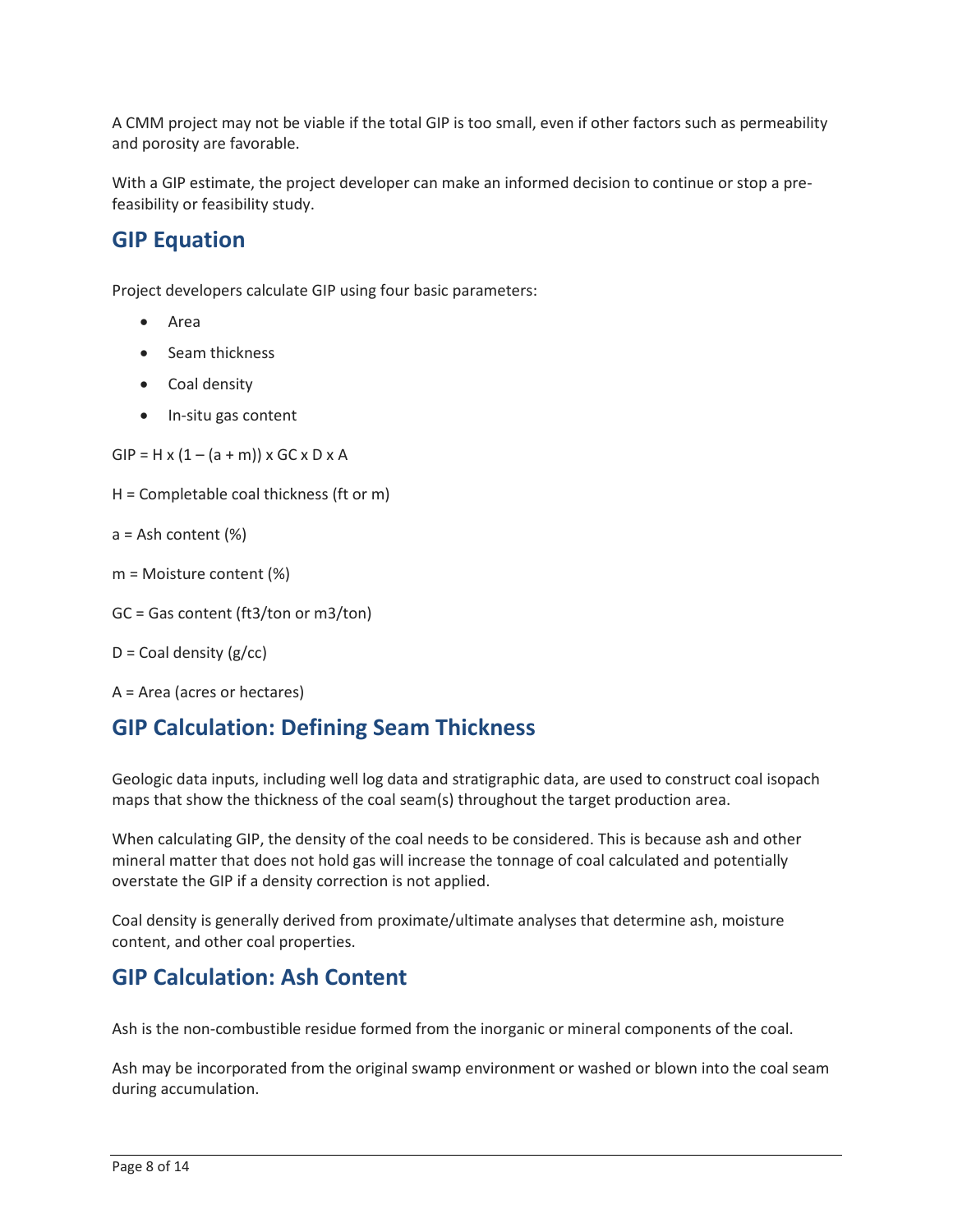Ash content is often considered to be the main parameter affecting methane adsorption capacity. As ash content increases, pore space capacity decreases and methane adsorption decreases.

### **GIP Calculation: Moisture Content**

Most coals have some amount of moisture associated with them, ranging from 2% to 70%.

 Moisture is an undesirable constituent within coal as it reduces the heating value, reduces the amount of pore space available for gas, and its weight adds to the transportation costs of coal.

# **GIP Calculation: Assessing Gas Content**

 Gas content is important because it defines the quantity of gas in a ton of coal before disturbance insitu. The volume of gas can then be extrapolated over the mining area to determine the total GIP.

situ. The volume of gas can then be extrapolated over the mining area to determine the total GIP.<br>Gas content is usually expressed in cubic meters of methane per ton of coal (m3 CH4/metric tonne of coal) or cubic feet per ton of coal (ft3/ton of coal).

 For a pre-feasibility or full feasibility study, the project developer may obtain gas content data from the mine owner or operator, a geologic survey, or from another source. The developer may also take core samples for lab analysis.

If relying on existing data, the project developer should confirm how the results were determined and the reliability of the results.

### **Assessing Gas Content: Overview of Methods**

The differences between direct and indirect methods of assessing gas content are described below.

Direct Method

- Core desorption measurements
	- o most accurate, widely used
- Drill cutting desorption measurements

Indirect Method

- Adsorption isotherm/pressure
- Analogous study
	- o Gas content/depth relationships
	- o Geophysical logs

#### **Assessing Gas Content: Direct Method**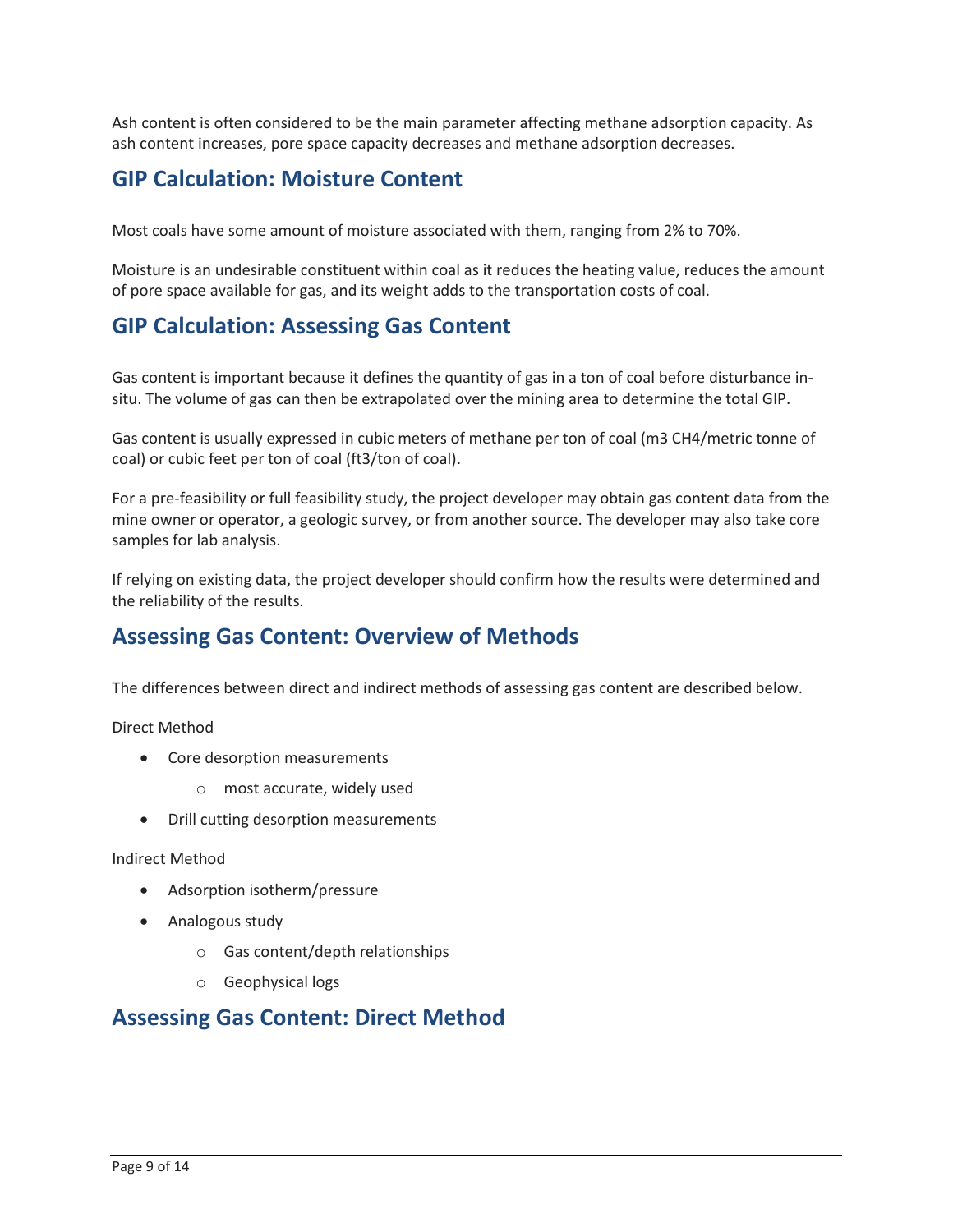If the project developer decides to measure gas content rather than rely on existing sources, the most widely practiced and accepted approach is to obtain coal cores from exploration boreholes in undisturbed areas and seal coal samples in gas-tight canisters.

 These samples are maintained at near-reservoir temperature while gas is allowed to desorb. The measured release rate allows estimation of the gas lost prior to sampling. Periodically, the gas in the canister is allowed to flow into the measuring cylinder and the volume of gas is measured and recorded.

# **Assessing Gas Content: Direct Method (Continued)**

The composition of the gas may be analyzed by capturing a sample and submitting it for chemical analysis.

 diffusion coefficient. Important data collected from desorption testing include gas content, desorption characteristics, and

### **Assessing Gas Content: Indirect Method**

 interest, this method is expensive and time consuming. While the most accurate way to measure in-situ gas content is by obtaining coal cores from areas of

 Coal seam gas content can be estimated through adsorption isotherms constructed in a lab. This method requires collecting coal samples and sending them to a lab.

- Lab pulverizes coal, allows to reach equilibrium moisture.
- • Lab injects methane and allows coal to adsorb. Lab measures methane volume at different pressure increments.
- Lab typically injects methane at 6 to 8 different pressures to fit Langmuir curve.
- Lab tries to run various coal ranks and maceral content combinations to bracket reservoir variability.
- Lab determines Langmuir Volume and Langmuir Pressure.

### **Implications of Coal Density**

 Density used to define coal rank, typically referred to as pay cutoff density, influences seam thickness and the GIP calculations. Coal thickness cutoff criteria (logs):

- Include ash, moisture, adsorbed gas, porosity, and fluids in porosity.
- Typically use density cut-offs in the range of 1.5 to 1.6 g/cc, although some companies use higher values.

As density cut-off increases, thickness and ash content increase.

### **GIP Calculation: Area**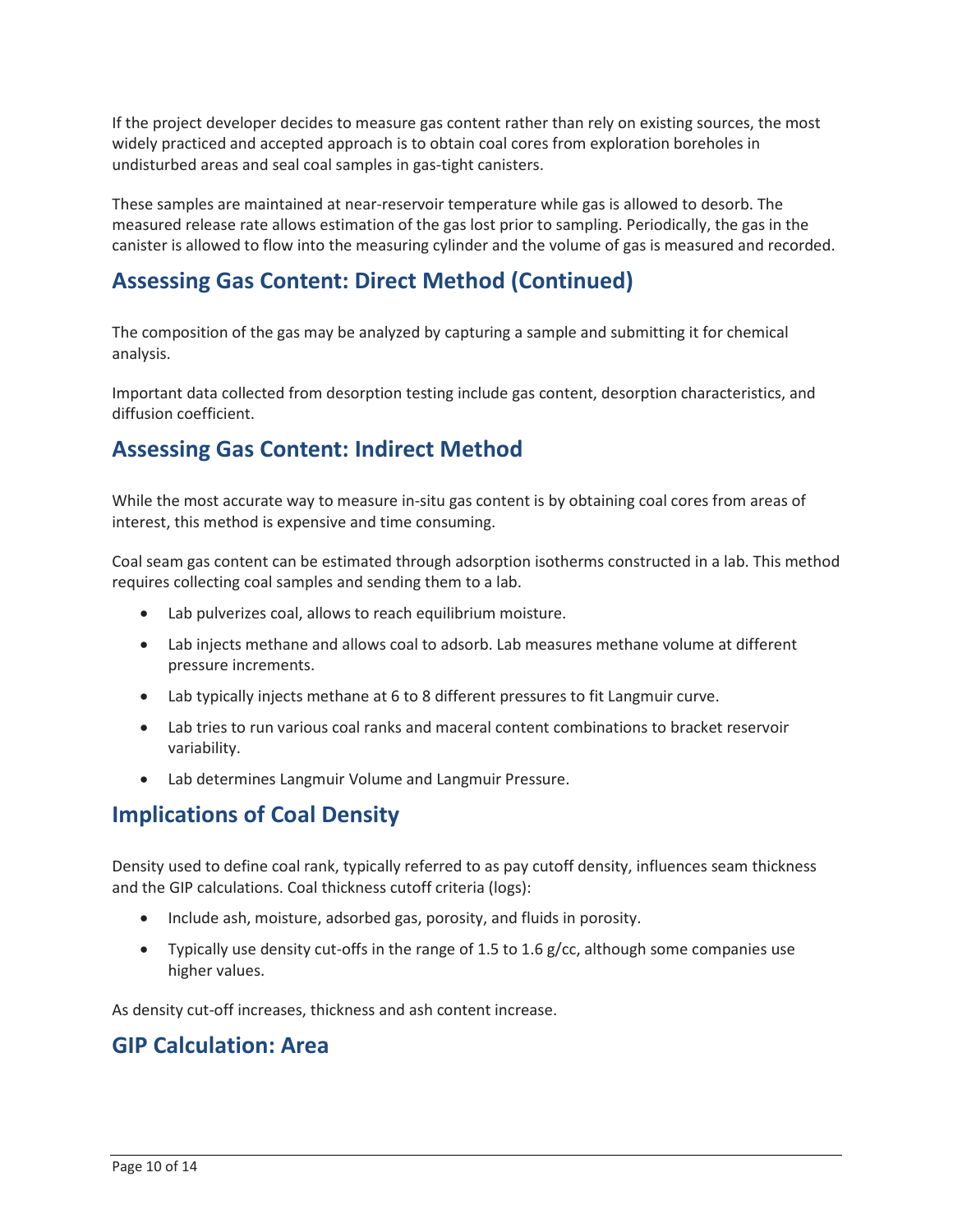Area, or drillable area, represents the aerial extent (surface extent) in acres or hectares of the in-situ coal seams that have the potential to store gas.

 Area can easily be calculated using GIS, or if GIS is unavailable, then this can be assessed manually using traditional surveying techniques.

Non-producible areas are subtracted from the total calculated area.

### **Putting it All Together**

 manually to determine the GIP. Once all of the data have been gathered and collated, it can either be calculated in GIS or calculated

In the next module, you will learn how a GIP assessment is combined with mining and drainage plans to determine a more accurate estimation of potential drainage volume and methane quality.

### **Module 3 Summary**

 This module described the gas and coal resource assessment process and the tools used to develop that potential gas production capacity of a mine. Project developers can begin estimating methane emissions assessment. Data on regional geology and coal properties serve critical roles in understanding the and determining CMM project feasibility from the resource assessment analyses.

 It is appropriate for project developers to rely on existing and proxy data from the mine owner or when such data are used, and the uncertainties and limitations of the data should be noted. For a full feasibility study, the project developer may wish to obtain field or laboratory data to develop a more operator (or from other sources) for a pre-feasibility study report, but it should be stated in the report accurate resource assessment.

Data collected and evaluated (as discussed in Modules 2 and 3) provide the basis for identifying improvements to gas drainage, which will be presented in Module 5.

### **Thank you!**

You have completed Module 3.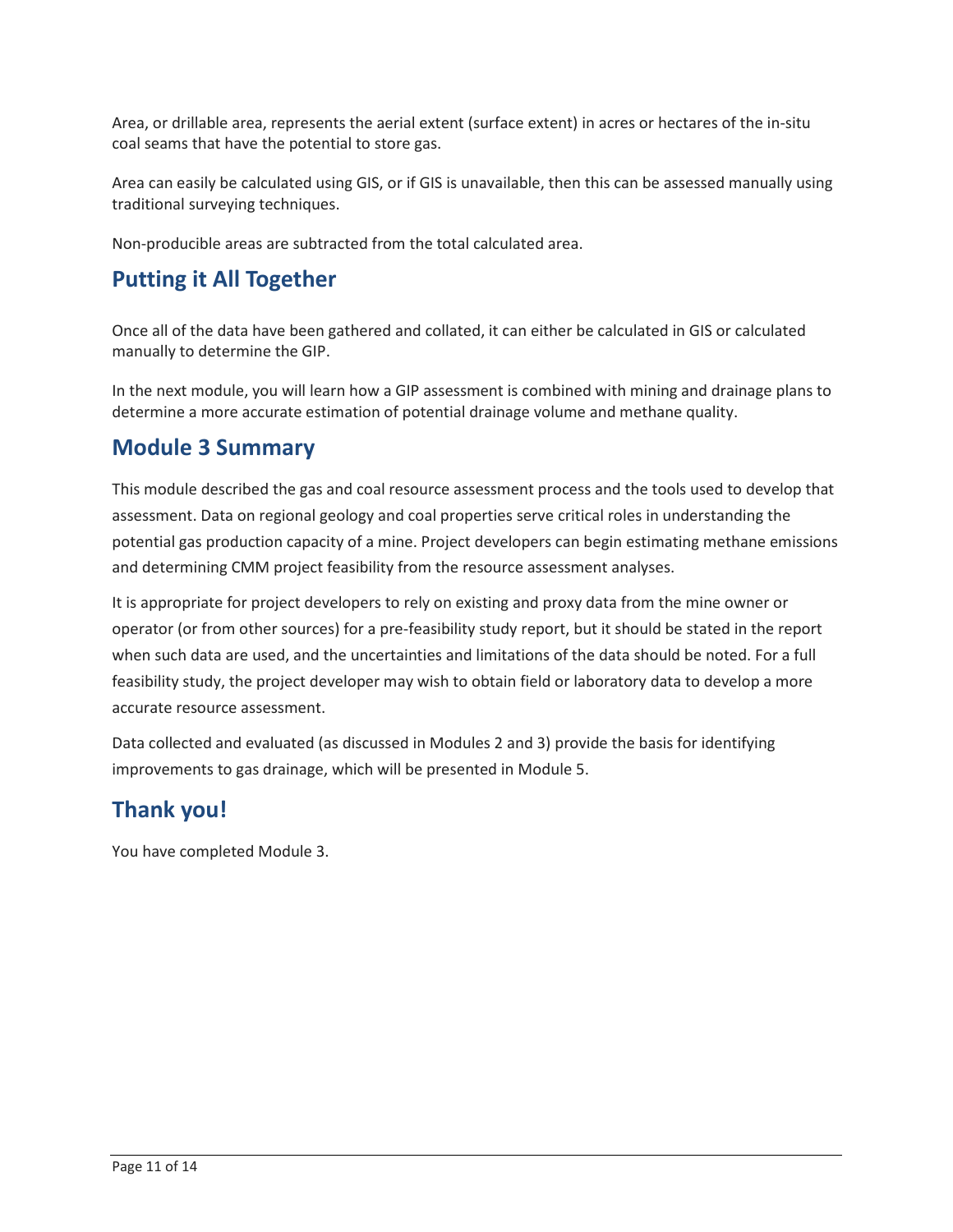# **Glossary of Terms**

**Adsorbed Methane** — Methane accumulated on the surface of coal.

 **Adsorption Isotherm** — An empirical relation between the concentration of a solute on the surface of an adsorbent to the concentration of the solute in the liquid with which it is in contact.

**Anticline** — A rock fold that bulges upward in the middle.

 **Ash Content** — The non-combustible residue left after carbon, oxygen, sulfur, and water has been driven off during combustion. The remaining residue or ash is expressed as a percent of the original coal sample weight.

**Borehole** — A narrow shaft bored in the ground, either vertically or horizontally.

**Channels** — Areas where the coal seam is truncated by noncoal rock.

 **Coal Thickness** — The measured or approximate thickness of the coal-bearing strata. Measured from the top of the coal-bearing unit to the top of the underlying unit.

 **Core** — A cylindrical section of a naturally occurring substance, typically obtained by drilling through the subsurface with a hollow steel tube called a core drill.

**Diffusion Coefficient —** A measure of the mobility of gases from one gradient to another.

**Faults** — Breaks in the earth's crust across which movement has occurred.

 **Feasibility Studies** — Thorough report investigating the economic and technical feasibility of project development. This document is considered "bankable", meaning it is sufficient to secure project financing.

 **Folding** — Bending of rock layers caused by compression of rocks, usually as part of mountain-building when tectonic plates collide.

**Gas Content —** Volume of gas contained in a unit mass of coal and is generally expressed in cubic meters, at standard pressure and temperature conditions, per ton of coal.

 **Gas Drainage** — Methods employed by underground coal mines, abandoned mines, and occasionally advance of mining using pre-drainage techniques and from coal seams disturbed by the extraction surface mines, for capturing the naturally occurring gas in coal seams to prevent it entering mine airways. Gas drainage systems include a combination of drainage boreholes and/or galleries, a gathering network, and vacuum pumps to draw gas to the surface. Gas can be removed from coal seams in process using post-drainage techniques. It is often referred to as methane drainage if methane is the main gas component target to be captured. Gas drainage produces coal mine methane of a higher quality than ventilation, generally in the 25 — 100 percent range.

**Gas-In-Place (GIP)** — The volume of gas stored within a specific bulk reservoir rock volume (e.g., coal).

 **Gas Production** — The quantity of gas produced by pre-mine drainage and post-mine drainage boreholes and drainage galleries.

 **Geophysical Log** — The collection of geological and hydrologic information in wells by lowering and raising probes on a wire. It is typically more useful to employ a suite of different geophysical logs when collecting information.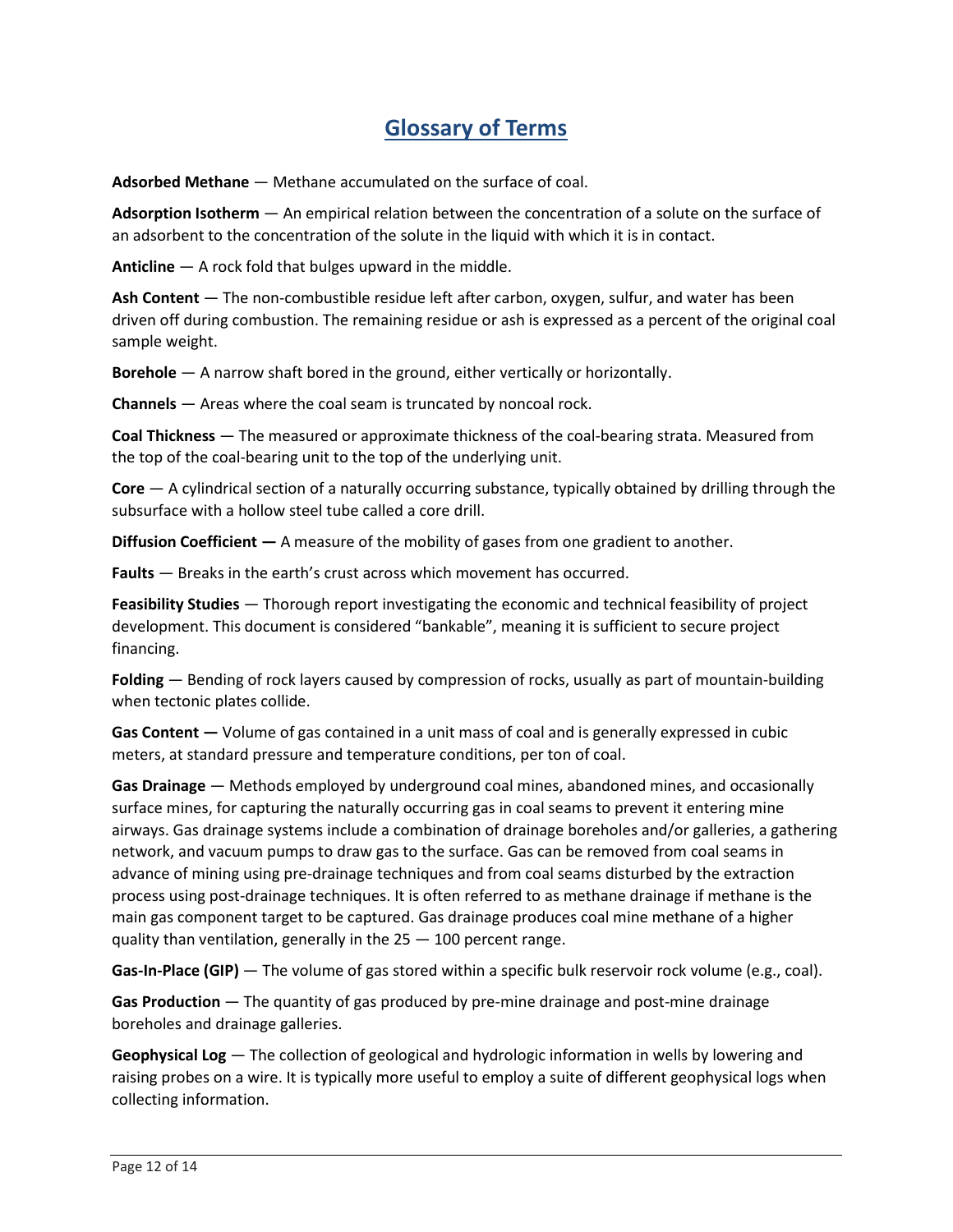**Global Methane Initiative (GMI) —** Launched in 2004, the GMI is an international public-private initiative that advances cost-effective, near-term methane abatement and recovery and use of methane sources is a cost-effective approach to reduce greenhouse gas (GHG) emissions and increase energy as a clean energy source in three sectors: biogas (including agriculture, municipal solid waste, and wastewater), coal mines, and oil and gas systems. Focusing collective efforts on methane emission security, enhance economic growth, improve air quality and improve worker safety.

 **Igneous Intrusions** — Molten magma that rises from the mantle that thrust into existing rock formations.

 **In-Situ** — It can mean "locally", "on site", "on the premises", or "in place" to describe where an event takes place and is used in many different contexts. For example, in fields such as physics, geology, chemistry, or biology, in situ may describe the way a measurement is taken, that is, in the same place the phenomenon is occurring without isolating it from other systems or altering the original conditions of the test. The opposite of in situ is ex situ.

**Karst** — Terrain that has sinkholes, sinking streams, caves, and springs.

 **Langmuir Pressure** — The pressure at which storage capacity equals one half of Langmuir volume. Also known as the critical desorption pressure, where gas is released from the surface of a substance.

 **Langmuir Volume** — The total adsorption capacity of a substance. The maximum amount of gas that can  be adsorbed to coal or shale at infinite pressure.

 **Methane** — Methane is a potent greenhouse gas. Methane's lifetime in the atmosphere is much shorter Methane is the main precursor of ground level ozone pollution, and thus affects air quality. Methane is also an energy resource that can be captured and used. Methane in mines poses safety risks, due to its than carbon dioxide, but it is 28 times as efficient at trapping radiation than CO2 over a 100-year period. explosiveness when mixed with air.

**Mineral Matter** — The solid inorganic material in coal.

**Mining Seam —** A bed of coal lying between a roof and floor.

 **Permeability** — The state or quality of a material or membrane that causes it to allow liquids or gases to pass through it.

 **Porosity —** The measure of void or pores space present when a solid and is represented by volume percentage of void in the solid. It defines the maximum possible amount of methane that can be retained in the coal.

 under-mining but producing gas during and after the seam is being mined. **Post-Mine Drainage** — Drilling boreholes (vertical gob wells, cross-measure boreholes, directional horizontal boreholes, or gob drainage galleries) in advance of mining so that they are in place prior to

 **Pre-Feasibility Studies** — Typically provide a detailed technical analysis of site-specific information and considers project financing. Provides a gas production forecast and a review of current gas drainage practices. However, this document provides less granularity than a full feasibility study. This document is typically not considered a "bankable" document.

 **Pre-Mine Drainage** — Drilling in-seam boreholes to extract gas from the coal seam in advance of mining operations.